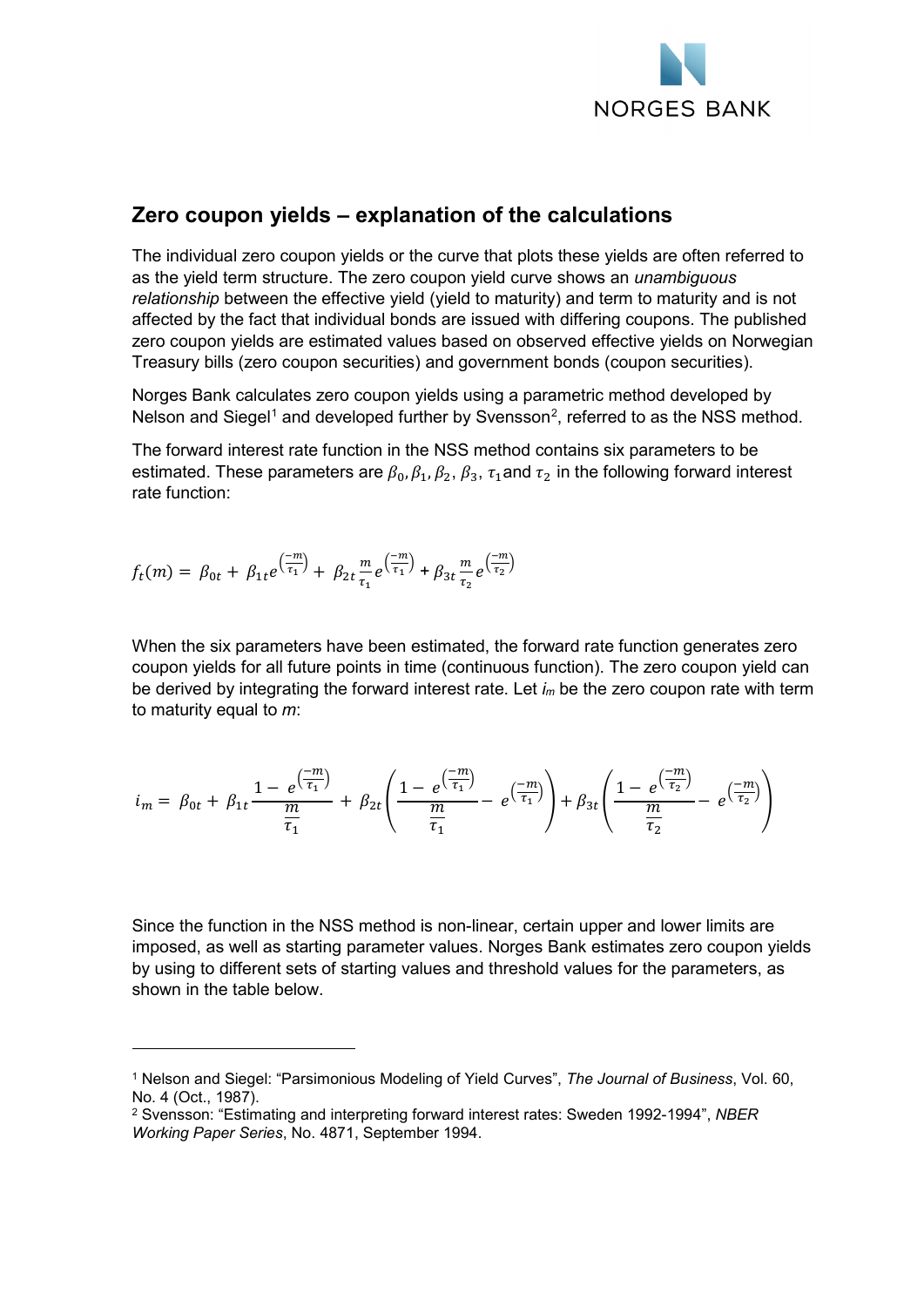

|                     |                    | <b>Parameter</b> |                 |                |                 |                |                |
|---------------------|--------------------|------------------|-----------------|----------------|-----------------|----------------|----------------|
| <b>Model</b>        |                    | $\beta_0$        | $\beta_1$       | $\beta_2$      | $\beta_3$       | $\tau_1$       | $\tau_2$       |
| $\ddot{\mathbf{1}}$ | Upper<br>threshold | $B1+$            | 30              | 30             | 30              | 30             | 30             |
|                     | Lower<br>threshold | $B1-$            | $-30$           | $-30$          | $-30$           | 0.0001         | 0.0001         |
|                     | Starting<br>values | $B1***$          | $S0-$           | 1              | 1               | 1              | 1              |
|                     |                    |                  |                 |                |                 |                |                |
| $\overline{2}$      | Upper<br>threshold | $B1+$            | 30              | 30             | 30              | 30             | 30             |
|                     | Lower<br>threshold | $B1-$            | $-30$           | $-30$          | $-30$           | 0.0001         | 0.0001         |
|                     | Starting<br>values | $\beta_0$ (t-1)  | $\beta_1$ (t-1) | $\beta_2(t-1)$ | $\beta_3$ (t-1) | $\tau_1$ (t-1) | $\tau_2$ (t-1) |

*Table: Overview of threshold and starting values for the parameters for estimating zero coupon yields using the NSS method. Percent for all*  $β<sub>i</sub>$ .  $τ<sub>i</sub>$  are time constants.

| <b>Symbol</b>      | <b>Explanation</b>                                                                                                                                                 |
|--------------------|--------------------------------------------------------------------------------------------------------------------------------------------------------------------|
| $B1+$              | Effective yield (in percent) on the government bond with the longest residual<br>term to maturity plus 2 percentage points.                                        |
| B1-                | Effective yield (in percent) on the government bond with the longest residual<br>term to maturity minus 2 percentage points, but not lower than 0.0001<br>percent. |
| $B1***$            | Average of the effective yield (in percent) of the three government bonds with<br>the longest residual term to maturity.                                           |
| S0-                | Effective yield (in percent) on government securities with the shortest<br>residual term to maturity, minus B1***.                                                 |
| <b>Infinite</b>    | Infinite (no limit).                                                                                                                                               |
| $[Parameter](t-1)$ | Estimated parameter from the previous trade date.                                                                                                                  |

Zero coupon yields are estimated daily. The estimation of zero coupon yields also provides a theoretical price for each security in the underlying data. This theoretical price is equal to the sum of all future cash flows associated with the security discounted to today using the model's estimated zero coupon yields. The method that minimises the squared error between the observed and theoretical prices (lowest *root-mean-square error*, RMSE) on the day in question will be the method used in the calculation of the published zero coupon yields.

All government bonds outstanding are included in the calculations, except for government bonds with less than one year to maturity.